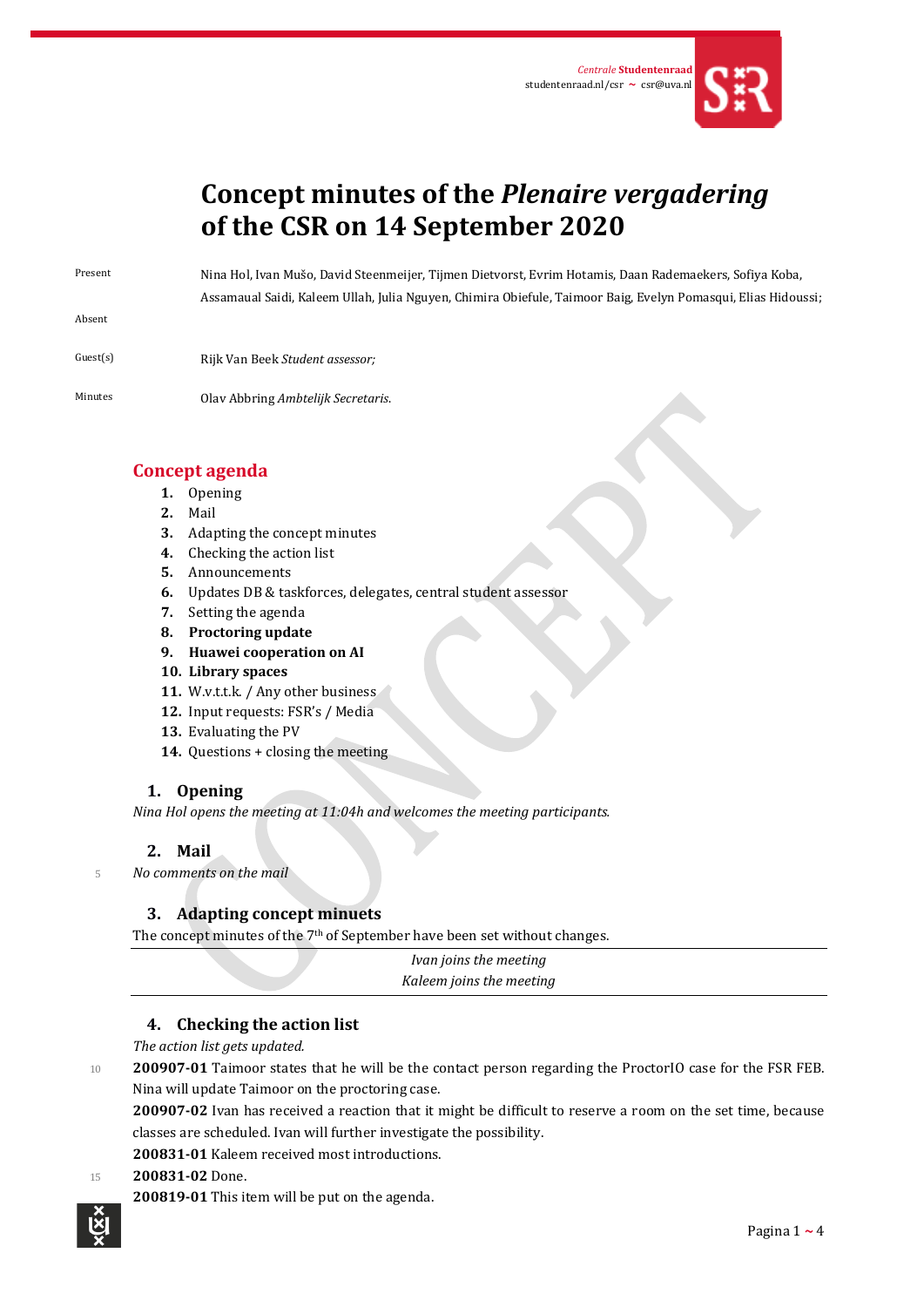

## **5. Announcements**

*The absentees and people leaving early are listed.*

#### Mandates

<sup>20</sup> *No mandates.*

14 votes. The quorum is met.

## **6. Updates DB & taskforces, delegates, central student assessor**

*No questions on the updates.*

#### **7. Setting the agenda**

*The agenda is set without changes.*

#### **8. Proctoring update**

Nina has been having contact with the lawyer. The lawyer informed Nina on a data breach in the program that 25 has been posted on internet, this can be brought up during the lawsuit. Elias states that there have been observations that ProctorIO is used without much consistency and asks if this will be brought up to. Nina states that it could be brought up. Tijmen states that because the appeal is happening the stance is changed a bit. Either the student council should have a say on if Proctoring may be used, or the students themselves should have this right of consent. Julia states that she heard that if a student turns off their computer 30 ProctorIO is still active and ProctorIO can get access to all passwords entered in Google Chrome during that period. Sofiya states that ProctorU was not used after the first week also she states that at FEB a student cannot choose a different exam, but they can choose to take the exam on a laptop at the UvA. Evrim asks what the options are regarding a settlement. Nina states that this will be discussed with the lawyer.

#### **9. Huawei cooperation on AI**

Sofiya, Julia and Assamaual will be the file holders for this file. Currently the topic has been discussed in the 35 committee, however, it is not added as an official file for the O&O committee. Evrim asks why only Huawei is targeted in this discussion and argues that all computer chips are fabricated in the same sweatshops. Assamaual reacts that Huawei shares their information with the Chinese government.

David states that usually when the UvA has a cooperation with a private company an ethical committee needs 40 to look at the cooperation. However because this cooperation is with UvA Holding there was no such check by an ethical committee. Assamaual states that it might help to have a central ethical committee. Tijmen states that having a central ethical committee will not help if a cooperation with UvA Holding and a private party is engaged in. The student assessor clarifies that the cooperation is with Huawei Finland, not with Huawei China. Further discussion will be held in the O&F committee.

#### **10. Library spaces**

45 The library has new opening hours this week. The managing staff received the complaints and are discussing these. This item will be further discussed in the O&F committee.

Elias explains that currently an issue with capacity is that for some buildings the maximum capacity is reached by the attendance during lectures, because of this the libraries cannot be opened in those buildings. 50 David explains that he understood during a GALOP meeting it was explained that 20% capacity is not reached

Pagina 2 **~** 4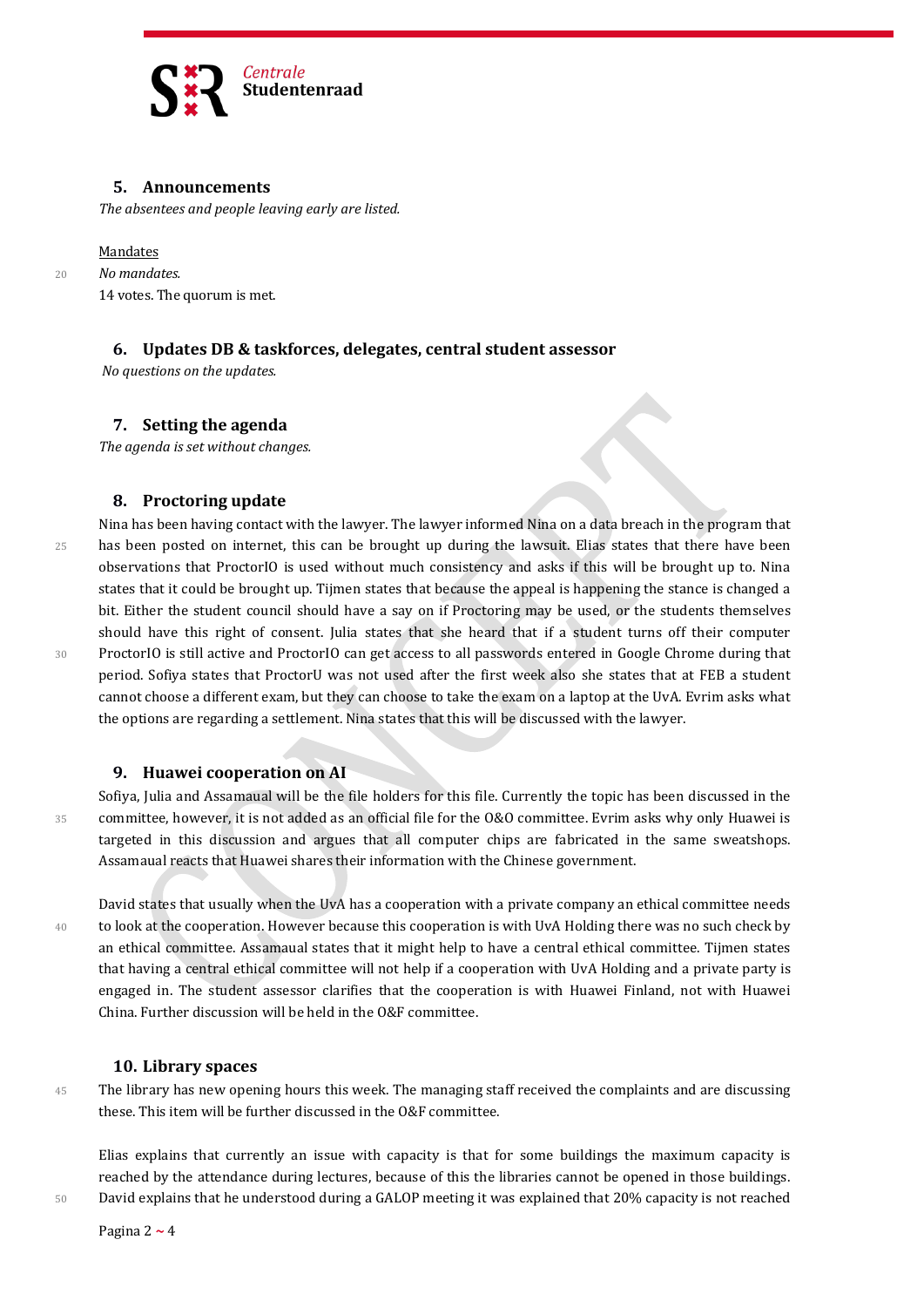

because of the lack of lectures that are available, this contradicts that the buildings are fully filled. If this is looked into the libraries could be opened. Elias replies that to get to some rooms in the libraries the hallways are a limiting factor, because the 1.5m cannot be maintained. He will need to talk with facility services to get more information on this.

## **11. CSR attendance regulations**

55 Nina announces that Juridische zaken contacted her. They states that the profiling fund this cannot be denied to someone who is elected. The committee grant that is given can be revoked.

Regarding the voting rights they stated that there is no hierarchy between the CSR and their individual members. So currently it is not possible to take away this right. However the CSR has been invited to join a 60 working group to discuss the regulations. David asks if the quorum can be lowered. Nina replies that this is an internal affair, so if the CSR sets this up in the regulations this can be done.

## **12. W.V.T.T.K. / Any other business**

*None.*

#### **13. Input requests for the FSR's / to the media**

Nina will have an interview with Folia later today.

#### **14. Evaluating the PV**

Good meeting.

#### **15. Questions + closing the meeting**

<sup>65</sup> *No questions* 12:30 Nina closes the meeting.

**Decisions**

**Action list**

**200914-01** .

| Ξ<br>۰. | ٠      |   |  |
|---------|--------|---|--|
|         |        |   |  |
|         | $\sim$ | I |  |
|         |        |   |  |
|         |        |   |  |

|    | Attivii Iist         |                                                                                                |
|----|----------------------|------------------------------------------------------------------------------------------------|
|    | <del>200907-01</del> | Nina or Taimoor will update with the FSR FEB about their involvement on the Proctoring         |
|    |                      | case.                                                                                          |
|    | 200907-02            | The DB will look into the possibility to have a physical PV meeting.                           |
|    | <del>200831-01</del> | The individual members of the CSR20-21 will send Kaleem a text introducing themselves          |
| 75 |                      | which will be posted on the website or social media of the CSR before this Friday 11-9         |
|    |                      | before 5pm.                                                                                    |
|    | 200831-02            | The DB will look into making a shared calendar, when Microsoft Teams is in use.                |
|    | 200819-01            | Nina will check with the employees of [Z if withholding money from inactive committee          |
|    |                      | members can be done legally.                                                                   |
| 80 | 200701-03            | Ömür and Pjotr will write the letter stating that the CSR supports the letter of no confidence |
|    |                      | regarding the dean of FGw, the complaints committee and the ombudsperson and will send         |
|    |                      | it to Olay who will send it to the CyB.                                                        |
|    | 191205-02            | Olav inquires which rights the decentral councils have with regard to set ting the (faculty)   |
|    |                      | budget within Dutch universities. Three answers are in: Erasmus, Tilburg & Nijmegen.           |
|    |                      |                                                                                                |